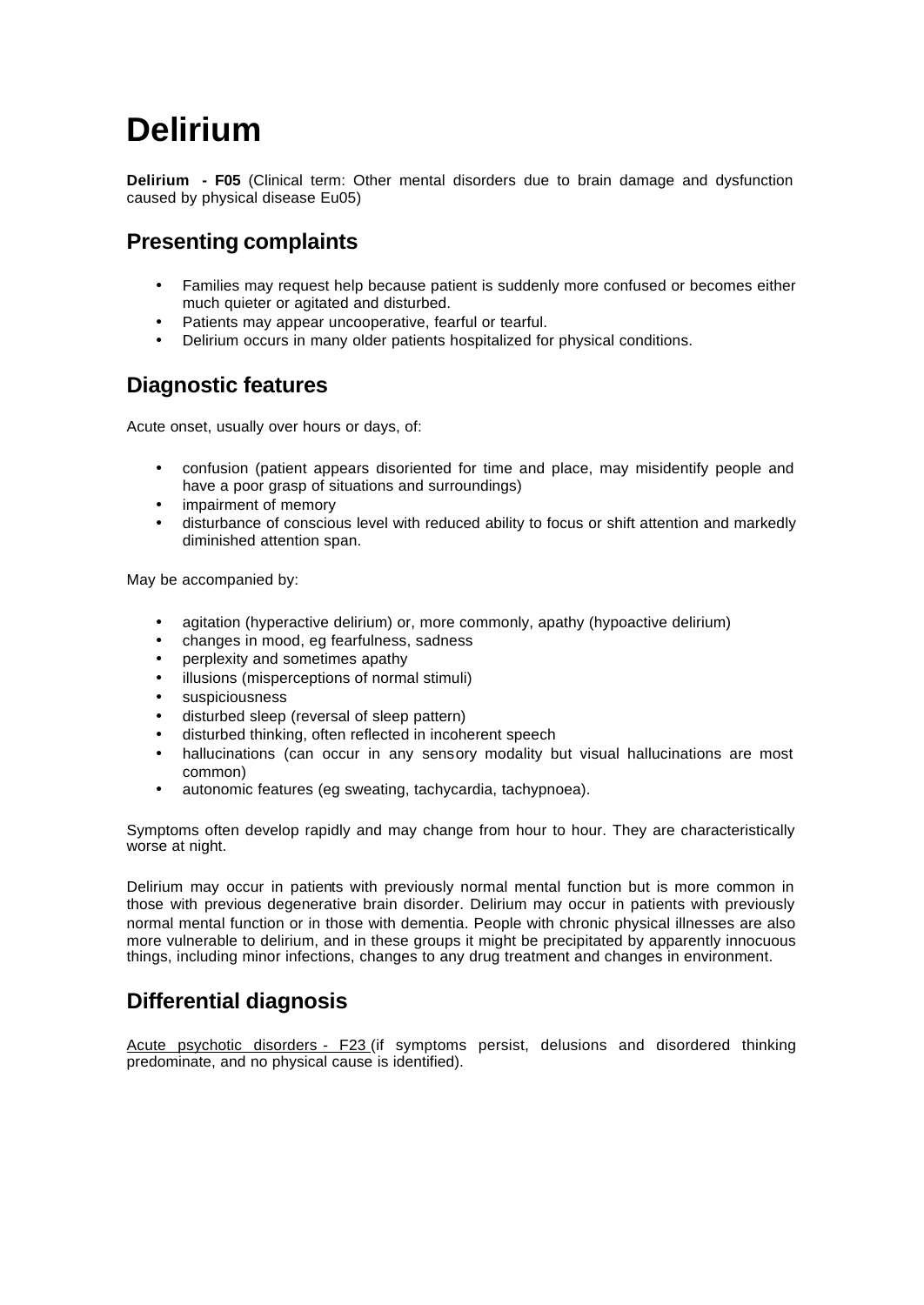Delirium in the setting of dementia could be missed if the pre-existing dementia is not recognized. Some features of quiet delirium occur in acute dysphasias (stroke) and depression, and of hyperactive delirium in acute psychotic episodes (see below) or mania.

## **Essential information for family**

- Strange behaviour or speech and sudden confusion can be symptoms of a medical illness, especially if the patient is elderly or has dementia.
- Seek help urgently if patient becomes confused.

### **General management and advice to family**

(ref 64)

- Delirium is a medical emergency with appreciable mortality.
- Hospitalization might be required because of agitation or the physical illness that is causing delirum. Patients may need to be admitted to a medical ward in order to diagnose and treat the underlying disorder. In an emergency, where there is risk to life and safety, a medically ill patient may be taken to a general hospital for treatment under common law, without using the Mental Health Act. In such a case, a medical doctor may make this decision without involvement of a psychiatrist.
- Take measures to prevent the patient from harming themselves or others (eg remove unsafe objects, restrain if necessary).
- Supportive contact with familiar people can reduce confusion.
- Provide frequent reminders of time and place and minimize distracting stimuli to reduce confusion.
- Keep lighting levels bright to minimize visual illusions.
- Keep up fluid and food intake as much as possible (ref 65)
- Try and encourage mobility (ref 65)
- Try and encourage a restful sleep at night.

#### **References**

**64** Rabins PV. Psychosocial and management aspects of delirium. Int Psychoger 1991, 3(2): 319-324. (BV) This is a review of 21 papers, concluding that the evidence base is very thin.

**65a** Inouye SK, Bogardus ST Jr, Charpentier PA et al. A multicomponent intervention to prevent delirium in hospitalized older patients. N Engl J Med 1999, 340: 669-676. (CIII) Intervention was associated with significant improvement in the degree of cognitive impairment among patients with cognitive impairment at admission, and with a reduction in the rate of use of sleep medication among all patients.

**65b** A Cochrane Review will soon be available. Britton A, Russell R. Multidisciplinary team interventions for delirium in patients with chronic cognitive impairment (Cochrane Review). In: The Cochrane Library, Issue 2, 2003. Oxford: Update Software Issue 4, 2003.